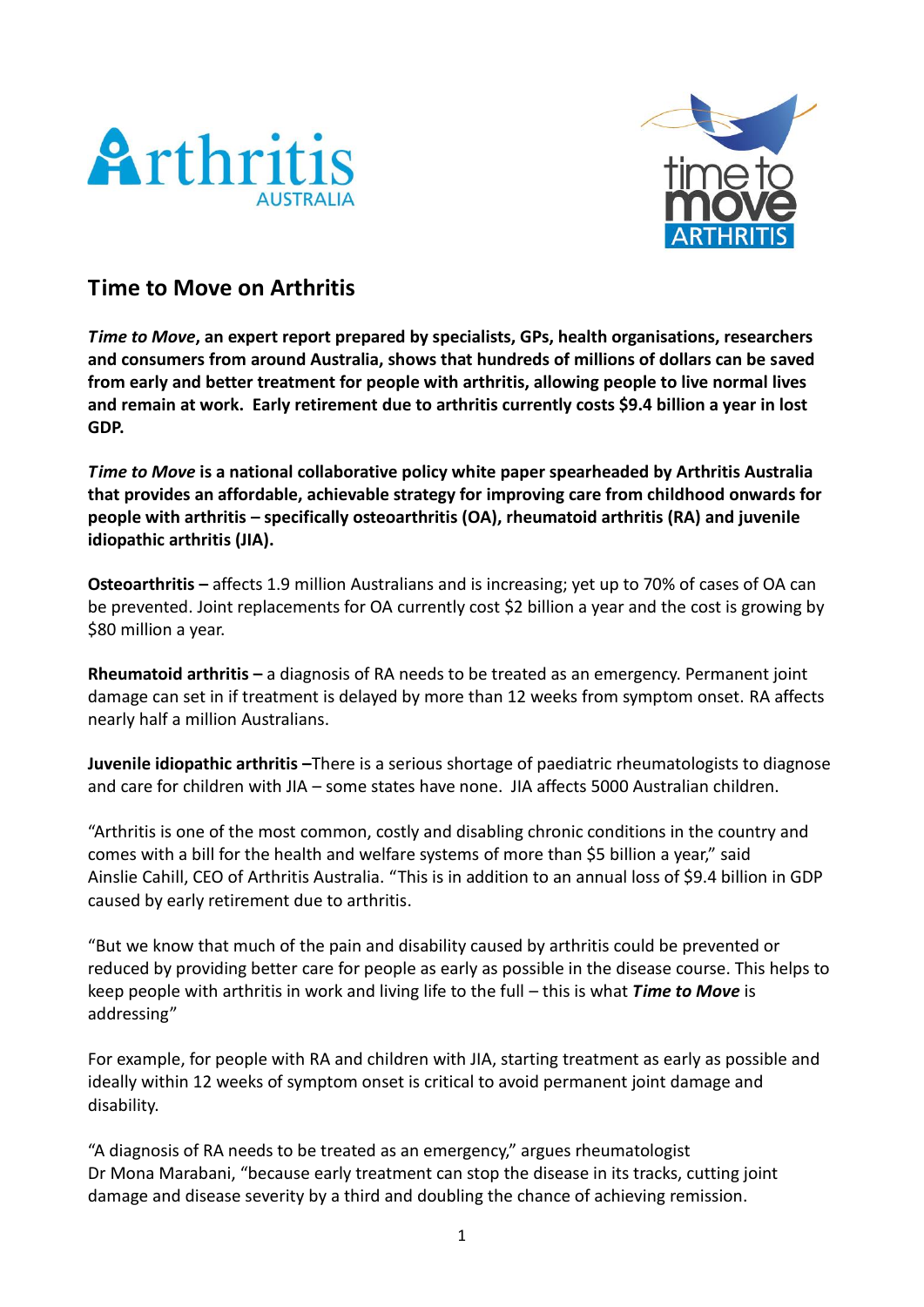"The evidence though, is that Australians with RA are not being diagnosed early enough, so effective treatment is delayed, leading to a preventable burden of pain and disability. Average delays of six months to diagnosis have recently been reported, and the situation is often worse in rural areas. This report offers systematic ways to support early diagnosis and treatment for people with suspected RA."

Better management of people with osteoarthritis in the earlier stages of the disease can also help to reduce the pain and disability the condition can cause.

"For some reason both doctors and patients think that osteoarthritis is inevitable and there isn't much you can do about it, except wait until the pain is so bad that you need a joint replacement," claims Prof David Hunter, a leading arthritis researcher at the University of Sydney.

"Yet the evidence shows that avoiding excess weight gain and joint injuries can prevent most cases of OA, while weight loss and appropriate exercise can reduce symptoms and stop them getting worse once you have the condition. In fact, if you exercise with OA the right way, you can get the same level of effect as from the usual pain killing drugs, but without the side-effects.

"A tiny investment in better sports coaching at school and club level, supporting weight loss and exercise for people in the early stages of the disease and providing better systems for assessing people for joint replacement surgery could save hundreds of millions of dollars in health system costs if implemented Australia-wide."

"Delays in diagnosis and treatment are also an issue in what we call juvenile idiopathic arthritis – JIA – an autoimmune arthritis affecting children," says Dr Roger Allen, head of paediatric rheumatology at the Royal Children's Hospital, Melbourne. "This is a real issue because if JIA is not treated quickly and appropriately, it can seriously affect the growth and development of a child, causing severe joint damage, growth abnormalities and permanent disability.

"Delays in diagnosing JIA are a tougher nut to crack because JIA can be difficult to diagnose, but the issue for GPs is that in some states, there's a serious shortage of paediatric rheumatologists to diagnose and treat children with the condition, which can mean that even if JIA is suspected there's nowhere to turn. Our *Time to Move* report offers effective ways of giving Australian children everywhere access to high quality assessment and treatment."

"The *Time to Move* white paper highlights that care for people with arthritis in Australia falls well short of best practice and urgent improvements are needed," said Ms Cahill.

The White Paper emphasises that arthritis is a complex condition and requires a comprehensive approach by a coordinated team of healthcare professionals. "Comprehensive and effective management of arthritis involves a team of healthcare professionals from various disciplines, including GPs, physiotherapists and rheumatologists," Ms Cahill, adds. "Having multidisciplinary healthcare teams available to improve an individual's overall functioning, along with equitable access to best care across the country, will help to preserve and improve quality of life for people with arthritis."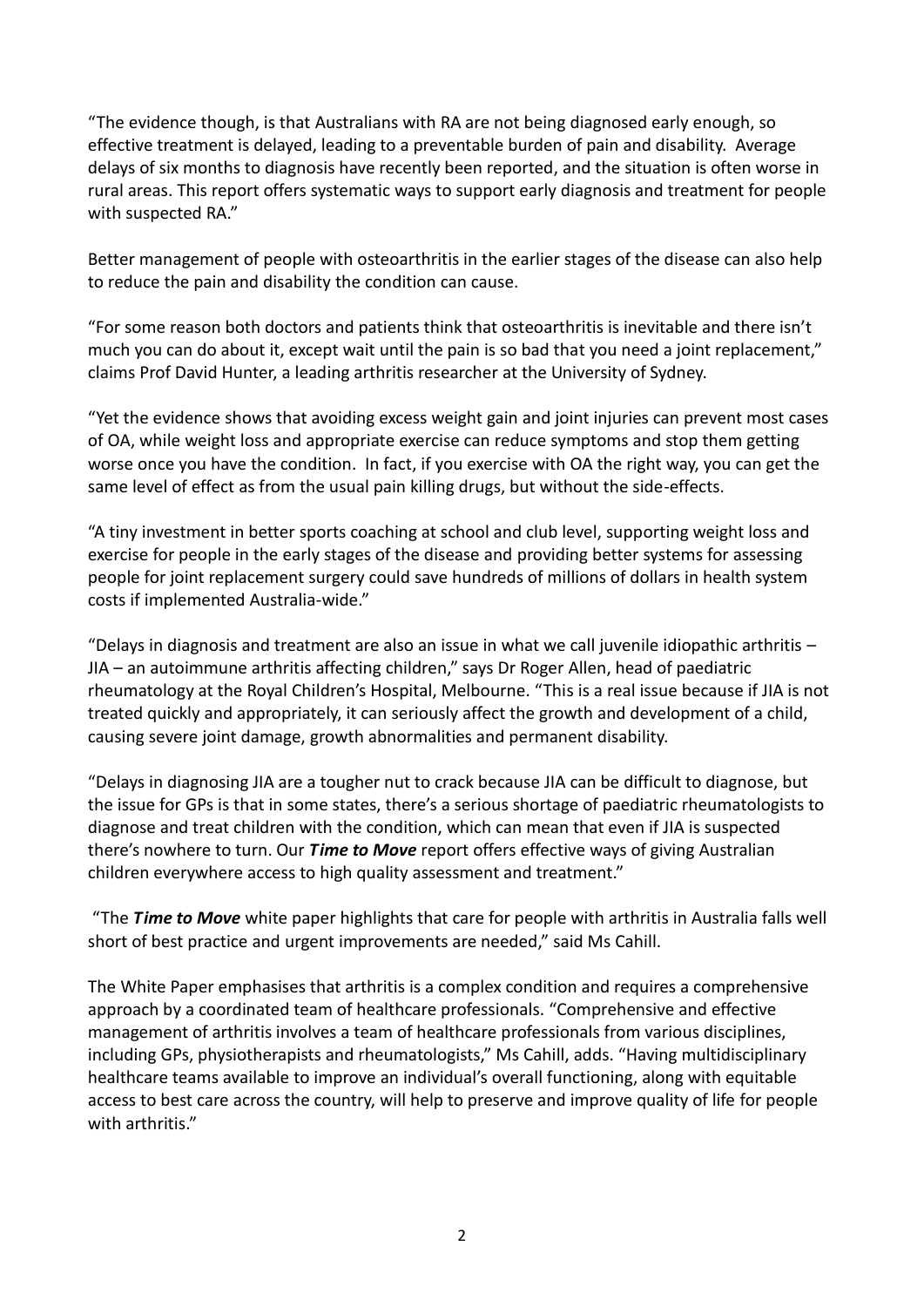*Time to Move* was prepared over a 12 month period under the umbrella of Arthritis Australia. "We joined forces with consumers, specialists, GPs, health organisations and researchers to develop a workable national strategy for preventing, diagnosing and treating three of the commonest forms of arthritis," said Ms Cahill.

"We had previously conducted surveys of health consumers and doctors which showed a large proportion were unhappy with either the care they were receiving or the care they were providing for people with arthritis. *Time to Move* brings together the best evidence from here and overseas and offers Federal and State governments, doctors and health consumers solutions which are both affordable and will save the nation a fortune."

Ainslie Cahill concludes, "With Australia's ageing population, it's predicted that seven million Australians will suffer from some form of arthritis by 2050. As *Time to Move* clearly identifies, there is an urgent need for people with arthritis, their carers, clinicians and Government to come together to address the gaps in care and ensure a national, unified approach is implemented. This will help achieve consistent and top quality care, lessening the burden of disease as much as possible."

## **Background**

The *Time to Move* strategy provides a road map for improving care across Australia for people with arthritis, addressing the spectrum of intervention from prevention to advanced disease. It is supported by three additional documents which respectively address the care of people with osteoarthritis (OA), rheumatoid arthritis (RA) and juvenile idiopathic arthritis (JIA). These documents are available at [www.arthritisaustralia.com.au](http://www.arthritisaustralia.com.au/)

#### **About arthritis**

Arthritis is an umbrella term for a range of conditions that affects the joints. There are over 100 different types of arthritis affecting people of all ages, including children. The most common forms are osteoarthritis, rheumatoid arthritis and, in children, juvenile idiopathic arthritis.

Arthritis is one of the most common, disabling and costly chronic diseases in Australia. It affects more than 3 million people of all ages with more than half of those affected being of working age.<sup>1</sup>

Arthritis costs the health and welfare systems more than \$5.6 billion annually.<sup>1,2</sup>

The loss to the Australian workforce is highly significant. More than 80,000 people aged 45 to 64 years can't work because of their arthritis, at an estimated loss to GDP of \$9.4 billion a year<sup>3</sup> and a cost of about \$1.3 billion annually for the Disability Support Pension.<sup>2</sup>

As the population ages, the number of people with arthritis is expected to reach 7 million by  $2050.<sup>4</sup>$ 

**Osteoarthritis (OA)** is a highly prevalent, disabling and costly condition that affects 1.9 million or one in 12 Australians.OA is one of the leading causes of chronic pain, disability and lost productivity in Australia, costing the health system \$3.75 billion and the economy around \$22 billion annually.<sup>1</sup>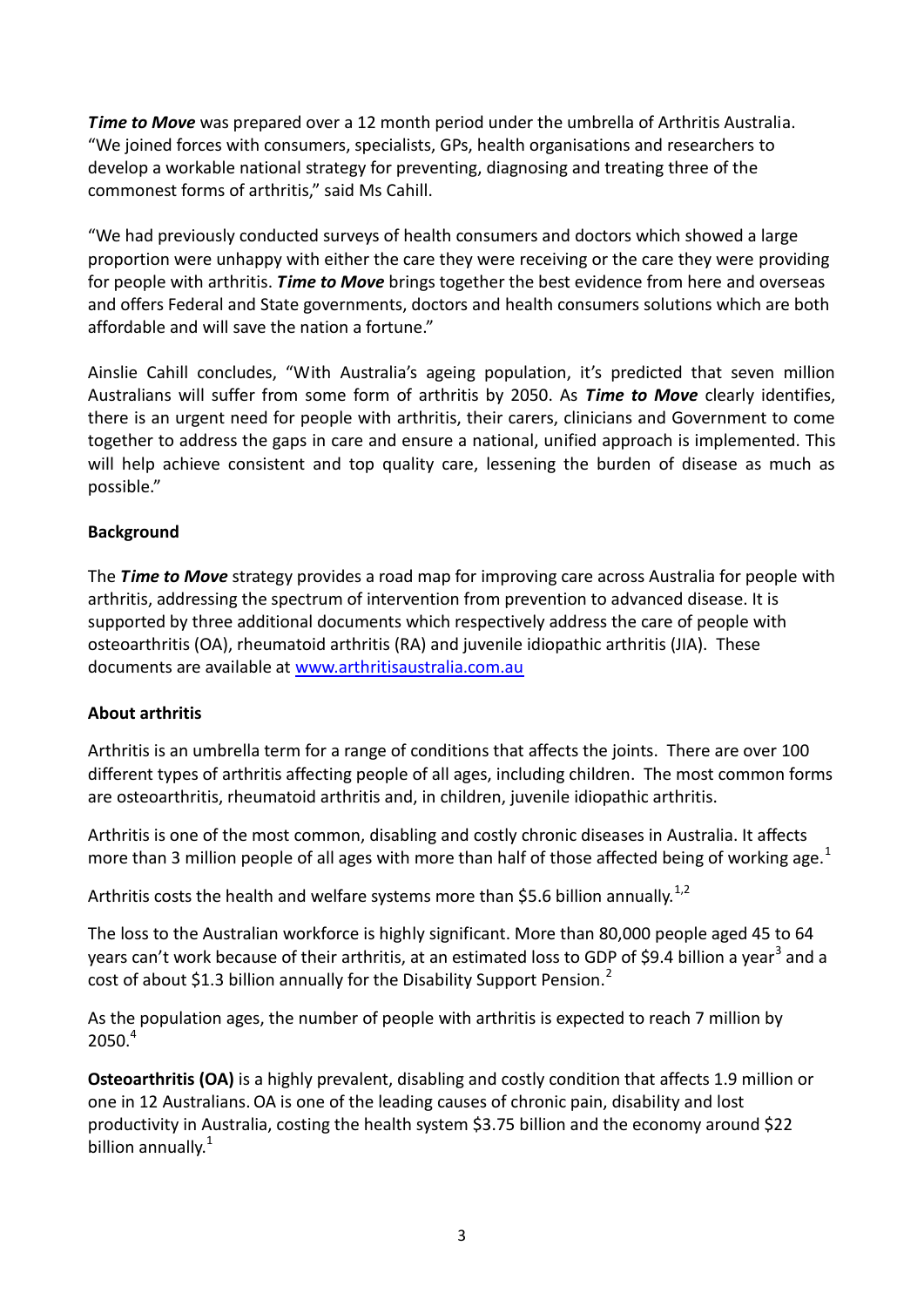The burden of OA is expected to increase exponentially in coming decades due to an ageing and increasingly obese population, with prevalence expected to reach three million Australians by 2032.<sup>1</sup> Up to 70 per cent of OA is preventable by avoiding excess weight gain and joint injuries.<sup>5,6</sup>

Improved management of OA in the early stages, especially by supporting people to maintain a healthy weight and keep physically active, can help to manage symptoms and prevent deterioration, reducing the demand for joint replacements.

**Rheumatoid arthritis** (RA) is a serious, chronic autoimmune condition affecting nearly half a million Australians. RA causes pain, fatigue, joint swelling and stiffness. If poorly treated, the condition can be highly disabling because it causes progressive and irreversible joint damage and loss of function, notably in manual dexterity, strength and mobility. RA also reduces life expectancy by six to seven years in those affected. $<sup>7</sup>$ </sup>

Contrary to the commonly held perception that arthritis is an old person's disease, RA affects Australians of all ages. It is most commonly diagnosed between the ages of 35 and 55 years<sup>7</sup> and 58 per cent of people with RA are of working age (25 to 64 years). $<sup>1</sup>$ </sup>

RA exacts an extensive personal, social and economic cost in Australia. Costs to the health system are conservatively estimated at more than half a billion dollars<sup>1</sup> annually while lost productivity due to disability caused by RA is substantial: within five years of diagnosis, up to 20 per cent of people with RA are no longer able to work because of their condition.<sup>8</sup>

There is no cure for RA; however, dramatic advances in treatment over the past decade have resulted in major improvements to short-, medium- and long-term outcomes. As a result, much of the joint damage, deformity and disability associated with the condition can now be prevented.

Early diagnosis of RA is crucial because there is a window of opportunity early in the disease during which aggressive treatment with disease-modifying antirheumatic drugs (DMARDs) can alter the course of the disease, prevent or delay joint damage, increase the chance of disease remission and improve long-term outcomes, including the reduction of disability. This window of opportunity may be as little as three months from symptom onset.<sup>9,10,11</sup>

**Juvenile idiopathic arthritis** (JIA) is a painful, potentially disabling inflammatory arthritis that affects around 5000 Australian children under 16 years of age. Although JIA resolves in many children, there is no cure and around 50 per cent of those diagnosed will continue to have ongoing active disease into adulthood. $12$ 

If not treated quickly and appropriately, JIA can seriously affect the growth and development of a child, causing severe joint damage, growth abnormalities and permanent disability.<sup>13</sup>

Dramatic advances in treatment for JIA over the past decade have resulted in major improvements to short-, medium- and long-term outcomes. As a result, much of the joint damage, deformity and disability associated with the condition can now be prevented. This creates a moral imperative to ensure that children and young people receive timely and appropriate care that allows them to lead healthy, independent lives.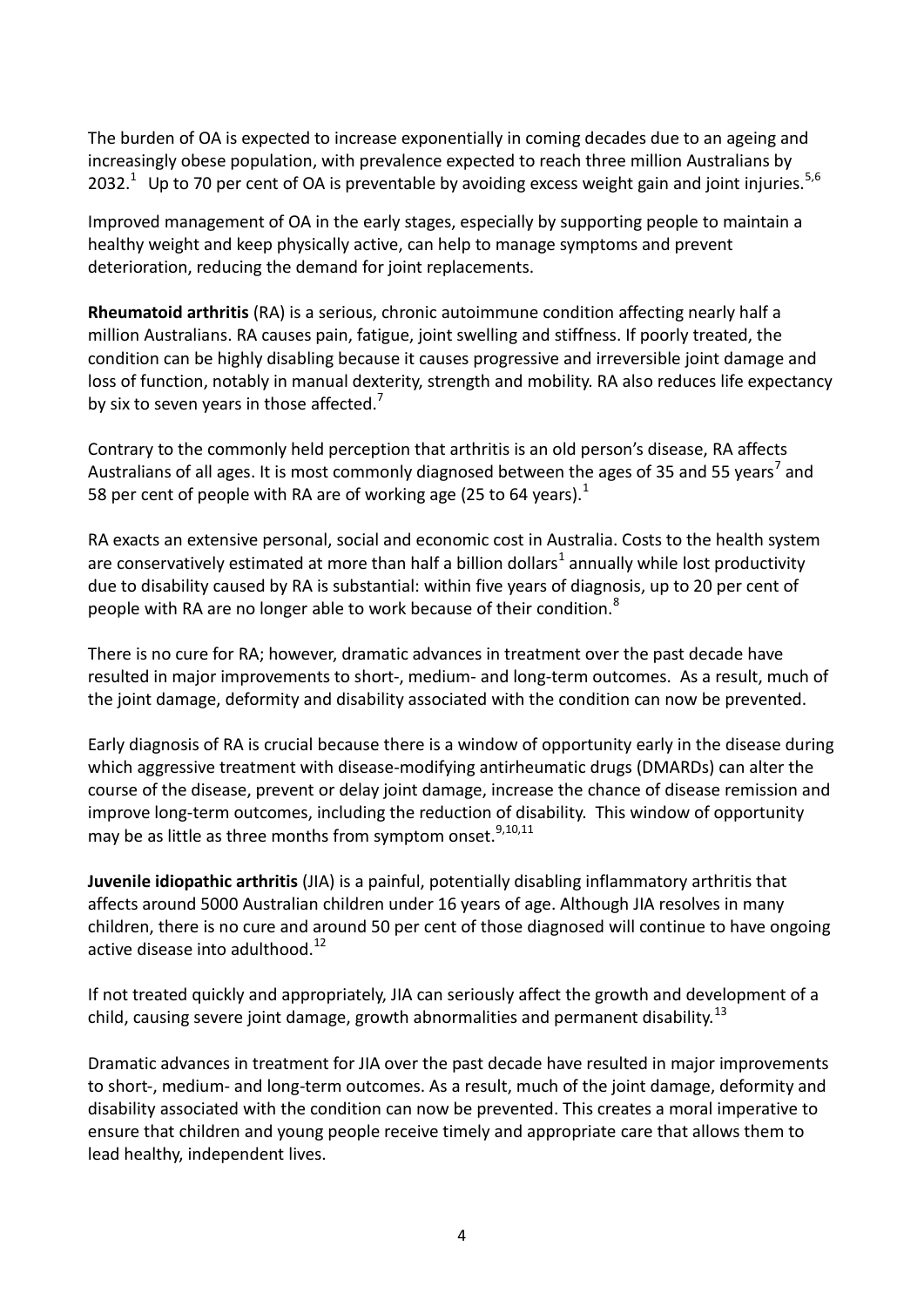Evidence indicates, however, that we are failing children and young people with JIA in Australia. Many are not receiving best-practice care, severely compromising their future health and functional capacity. Delays in diagnosing JIA in Australia are common, with up to 41 per cent of children in some areas experiencing delays of more than six months from symptom onset to diagnosis.<sup>14</sup> Inadequate public and health practitioner awareness of the condition and limited access to specialists for diagnosis and care appear to be key factors leading to these delays.

Multidisciplinary team care led by paediatric rheumatologists is consistently recommended in local and international guidelines and standards of care for JIA. However paediatric rheumatologists are in seriously short supply, with none at all in some states and territories. Similarly, there are few multidisciplinary teams trained in JIA management in Australia, particularly in rural and remote areas and in the private sector, in which around half of rheumatology practice takes place. Time to Move offers strategies for dealing with these deficiencies.

## **Arthritis Australia**

Arthritis Australia is the peak arthritis organisation in Australia and is supported by affiliate offices in the ACT, New South Wales, Northern Territory, Queensland, South Australia, Tasmania and Western Australia.

Arthritis Australia provides support and information to people with arthritis as well as their families and friends. The organisation promotes awareness of the challenges facing people with arthritis to the community and to leaders in business, industry, and government. In addition, Arthritis Australia funds research into potential causes and possible cures as well as better ways to live with arthritis.

#### [www.arthritisaustralia.com.au](http://www.arthritisaustralia.com.au/)

#### **About the Time to Move White Paper**

Arthritis Australia convened a multidisciplinary care steering group to develop a policy white paper outlining a national collaborative model of care for three major forms of arthritis – osteoarthritis (OA), rheumatoid arthritis (RA) and juvenile idiopathic arthritis (JIA). The following representatives formed the steering group which led the development of the *Time to Move* White paper:

- Dr Roger Allen, Paediatric Rheumatologist
- Ms Ainslie Cahill, CEO Arthritis Australia
- Mr Jeff Cheverton, Metro North Brisbane Medicare Local
- **Ms Anne Develin, The Pharmacy Guild of Australia**
- Ms Wendy Favorito, Arthritis Australia Consumer Representative
- **Dr Stan Goldstein, Bupa Australia**
- **Prof David Hunter, Rheumatologist**
- **Prof Danny Liew, The Melbourne EpiCentre**
- Dr Mona Marabani, Rheumatologist
- Ms Maree Raymer, State-wide Orthopaedic Physiotherapy Screening and Multidisciplinary Service QLD
- Ms Jennie Roe, Australian National Preventative Health Agency
- Dr Norman Swan, General Practitioner and Media Commentator
- Dr Rob Walters, General Practitioner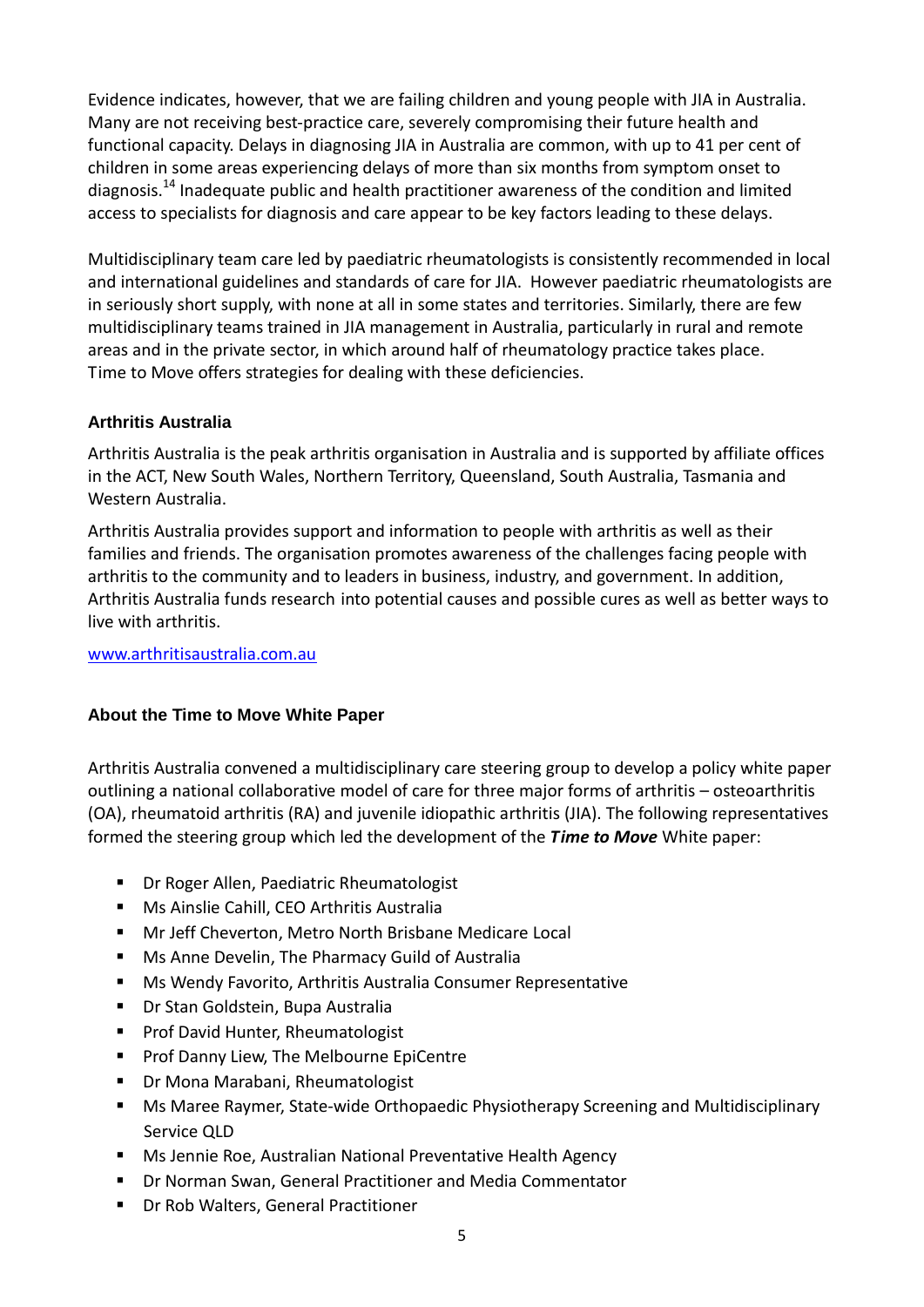# *Available for interview*

People with arthritis

- *Patrick McHarg* is 11 years old and has juvenile idiopathic arthritis. He was diagnosed at the age of six years. His mother, Sarah McHarg is also available to speak about what it means to have a child with arthritis.
- *Wendy Favorito* is 43 years old and has rheumatoid arthritis. She is well-versed with what it means to live with arthritis, having been diagnosed at the age of six years.
- *Damian Smith* is 45 years old and was diagnosed with osteoarthritis in 2011 after many years of symptoms. Damian enjoyed a 10 year career playing rugby for the Australian Wallabies and the Queensland Reds.

## Arthritis experts

- *Dr Roger Allen*, paediatric rheumatologist (JIA)
- *Dr Mona Marabani*, rheumatologist (RA)
- *Professor David Hunter*, rheumatologist (OA)

*AbbVie provided an educational grant to Arthritis Australia to support the Arthritis Australia Models of Care Steering Group meetings and the development of the Time to Move White Paper. AbbVie was represented at the steering committee meetings and contributed to the evidence review and development of the White Paper. With over 10 years dedicated experience in rheumatology, AbbVie has been a long-term supporter and partner with the arthritis community in Australia working towards delivering quality education,information and total health outcomes for Australians living with rheumatoid arthritis.*

#### *Issued on behalf of Arthritis Australia*

Media Contact: Maggie Lanham ph: 02 9975 7569 or mob: 0412 281 277.